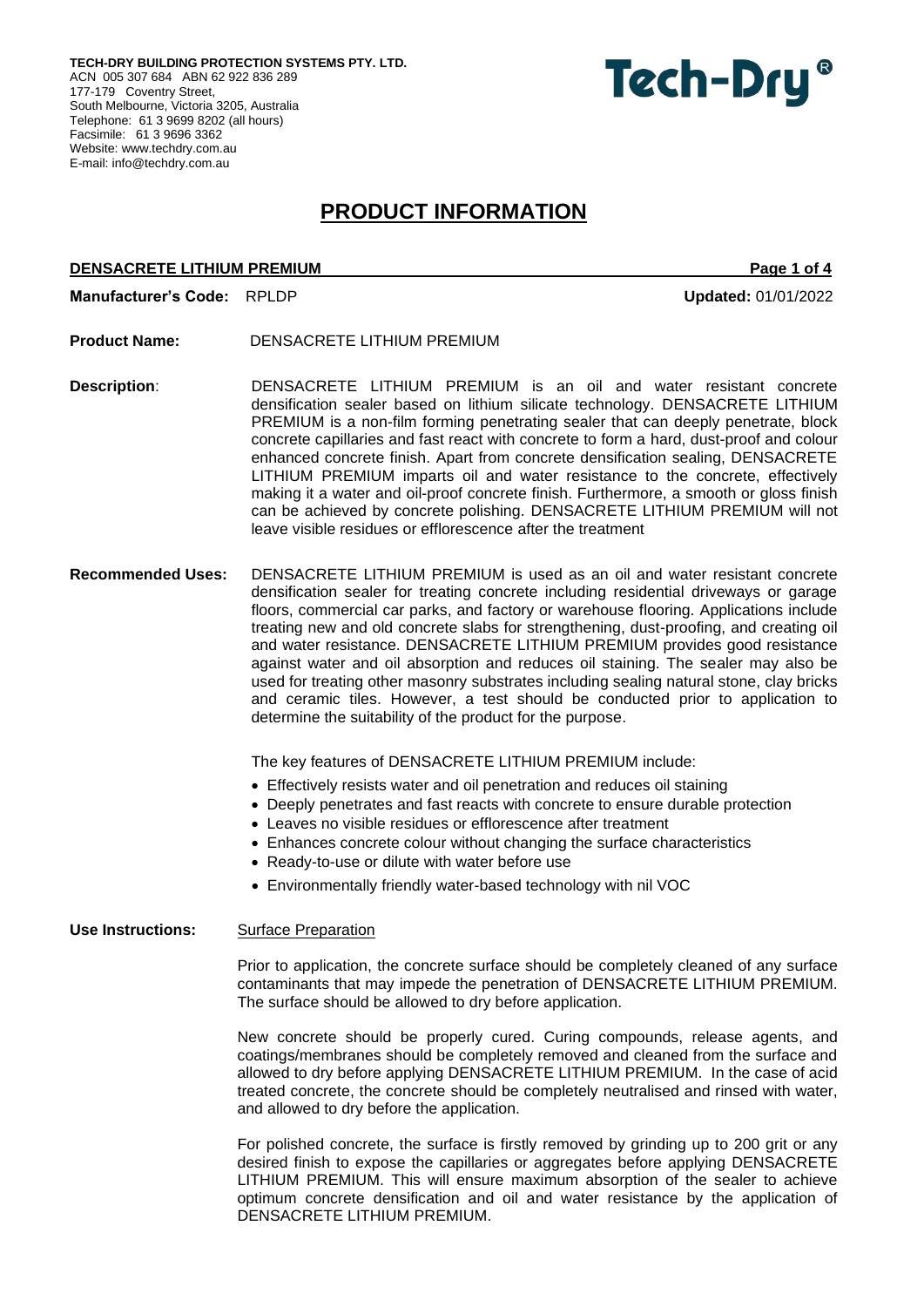#### Application (Shake well before use)

DENSACRETE LITHIUM PREMIUM should be mixed well before use. The sealer may be applied with a low pressure hand sprayer, brush or broom. The product should be evenly flooded onto the surface. Pooling should be avoided. In order to achieve maximum absorption, ensure the sealer is present on the surface as a mirror-like wet film for up to 30 minutes. If the first coat is quickly absorbed by the surface, the second coat is applied immediately while the surface is still wet (wet-on-wet method). For porous and permeable concrete, this wet-on-wet application may be repeated until the surface is saturated with no further absorption of the sealer being achieved. Remove excess sealer from the surface if it hasn't been absorbed by the surface within 30 minutes. Any excess sealer on the surface may dry to unwanted residues that may become difficult to remove after the product is cured.

It may help to achieve better penetration by pre-diluting the sealer at 1:1 with clean water before use. However, this may mean that more wet-on-wet applications are required to achieve the desired result.

A final application is required after the previous application has been cured for 24 hours. It is recommended that no further polishing is undertaken after the final application. Polishing or buffering at this stage may reduce the oil and water resistant effect imparted by DENSACRETE LITHIUM PREMIUM. Further application of the sealer may be applied if advanced oil and water resistance is required for the treated concrete.

If an alternative desired polished concrete finish is required, then other TECH-DRY oil and water repellent sealers may be applied as a finish sealer after the final polish. Please contact Tech-Dry on (03) 9699 8202 for further information.

## Consumption Rate

The application rate of DENSACRETE LITHIUM PREMIUM varies depending upon the porosity of concrete. Dense or new concrete will have a low absorption rate, whereas porous and permeable or old concrete will absorb more sealer. The consumption rate varies from 5 - 20/m<sup>2</sup> per litre per coat or could be out of this range significantly.

## After application and curing

Curing starts immediately after application. But it may take 24 hours or more to achieve better curing. Avoid heavy traffic for up to 24 hours. The optimum densification and oil and water-resistance are expected after 7 days of curing or more.

**Performance Test:** The following samples are used for comparison. A polished concrete sample finished with 50 grit resin pad treated with DENSACRETE LITHIUM PREMIUM. A second polished concrete sample treated with the normal lithium densifier - DENSACRETE LITHIUM, and thirdly an untreated sample as control. The treated concrete samples are cured for 7 days before tests are conducted. Figure 1 shows the capillary water absorption of the concrete treated with DENSACRETE LITHIUM PREMIUM. The results indicate the water absorption of the treated concrete is significantly reduced compared to that of the untreated concrete.



 *Figure 1. Capillary water absorptions of the treated concrete & the control*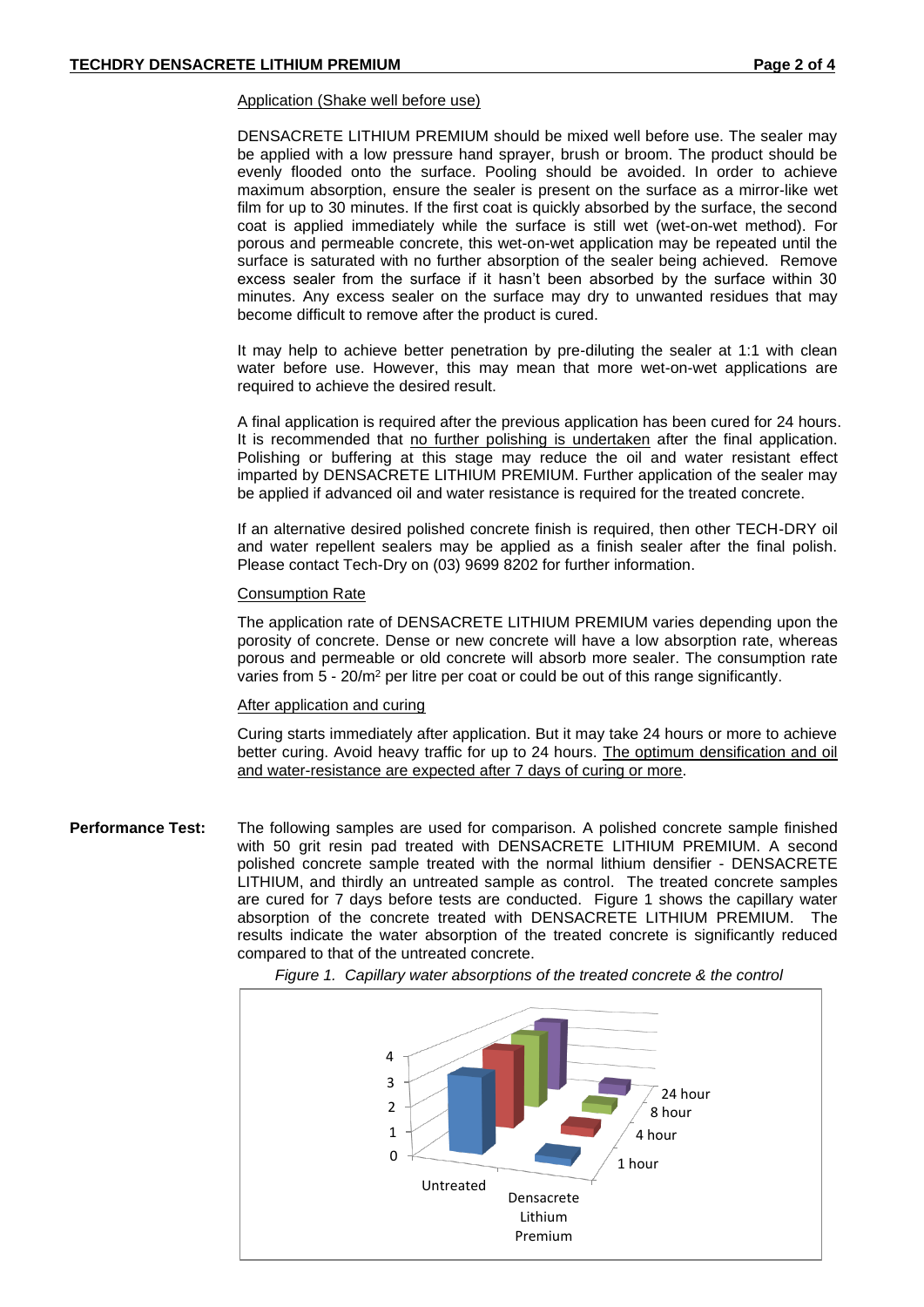The oil resistant test results are shown in Figure 2, 3 & 4. In this test, engine oil, olive oil & heavy engine oil are each placed as oil droplets on to the treated surface. The oil droplets are kept on the surface for 24 hours. The oil repellent effect (beading effect) is checked at the start and at the end of the test. Oil stains on the surface are examined after the oils are removed from the surface with a paper towel at the end of 24 hour test period. The results in Figure 2, 3 & 4 clearly indicate the surface treated with DENSACRETE LITHIUM PREMIUM shows excellent resistance to oil penetration and oil staining.

*Figure 2. Oil beadings (engine oil, olive oil & heavy engine oil) at the start of test*



*Figure 3. Oil beadings (engine oil, olive oil & heavy engine oil) after 24 hours*